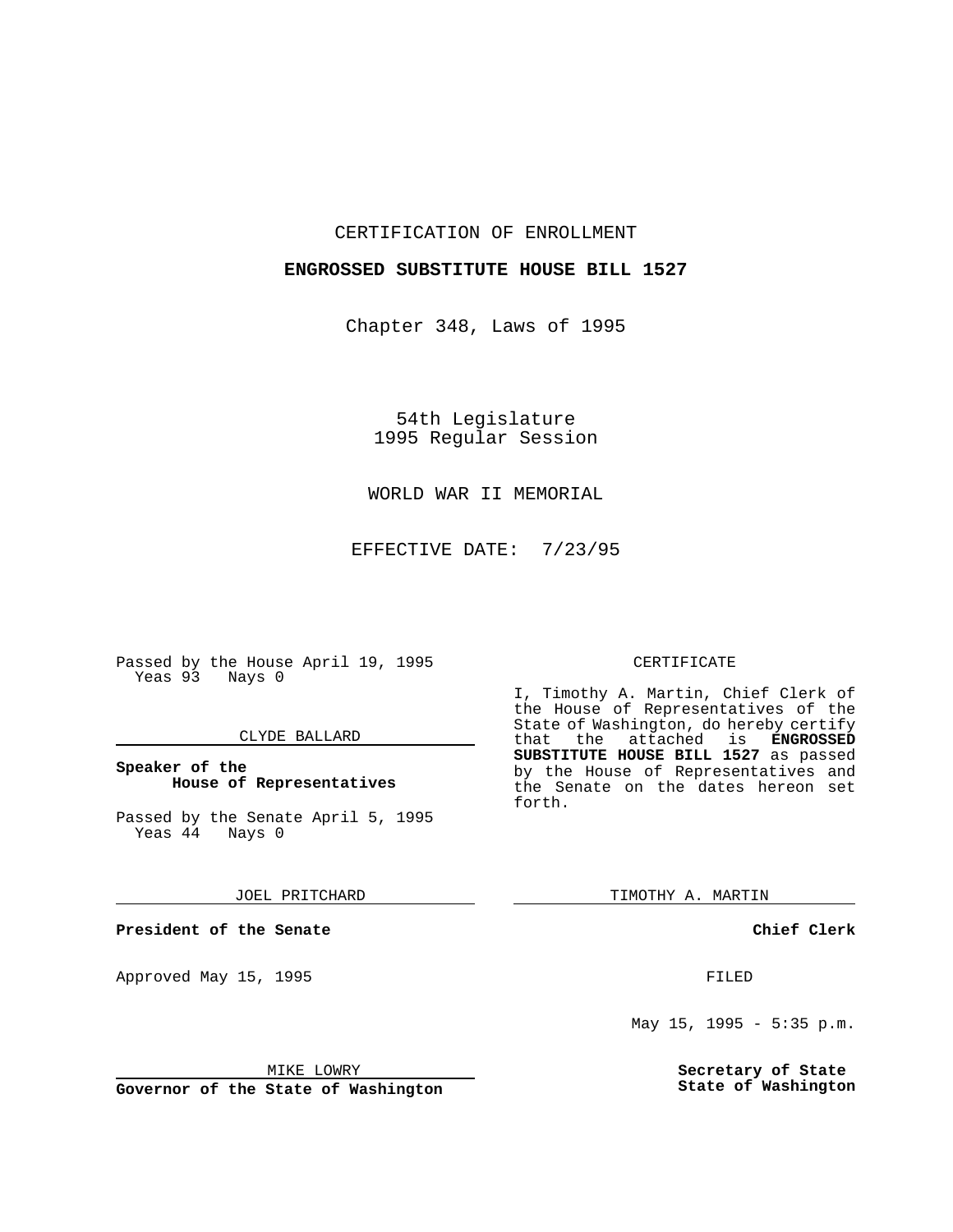# **ENGROSSED SUBSTITUTE HOUSE BILL 1527** \_\_\_\_\_\_\_\_\_\_\_\_\_\_\_\_\_\_\_\_\_\_\_\_\_\_\_\_\_\_\_\_\_\_\_\_\_\_\_\_\_\_\_\_\_\_\_

\_\_\_\_\_\_\_\_\_\_\_\_\_\_\_\_\_\_\_\_\_\_\_\_\_\_\_\_\_\_\_\_\_\_\_\_\_\_\_\_\_\_\_\_\_\_\_

## AS AMENDED BY THE SENATE

Passed Legislature - 1995 Regular Session

### **State of Washington 54th Legislature 1995 Regular Session**

**By** House Committee on Appropriations (originally sponsored by Representatives Benton, Clements, Koster, Dellwo, Campbell, Boldt, Kessler, Wolfe, Mielke, Thompson, Delvin, Carlson, Pelesky, D. Schmidt, Chopp, Van Luven, R. Fisher, Hickel, Sehlin, Costa, Ballasiotes, Pennington, Radcliff, Carrell, Hatfield, Romero, B. Thomas, Beeksma, Cody, Cooke, Dickerson, Conway, Jacobsen, Basich, Hargrove, L. Thomas, Chandler, Kremen, Robertson, Johnson, K. Schmidt, Smith, Dyer, Elliot, Blanton, Goldsmith, Mulliken, Schoesler and Brumsickle)

Read first time 03/06/95.

1 AN ACT Relating to recognition of World War II veterans; creating 2 a new section; and making an appropriation.

3 BE IT ENACTED BY THE LEGISLATURE OF THE STATE OF WASHINGTON:

 NEW SECTION. **Sec. 1.** The legislature intends to remember the thousands of men and women from Washington state who served in World War II. This year, nineteen hundred and ninety-five, marks the fiftieth anniversary of the end of World War II and yet there is no monument on the state capitol campus to specifically recognize the dedication of the men and women of this state who served or were wounded, killed, or missing in action during World War II. These brave people should be recognized for their dedication to freedom and bravery that brought a victorious end to the war. The legislature pledges strong support for a war memorial on the state capitol campus to honor all those who served in the armed forces during World War II.

15 NEW SECTION. **Sec. 2.** (1) The sum of fifty thousand dollars, or as 16 much thereof as may be necessary, is appropriated for the biennium 17 ending June 30, 1997, from the state general fund to the department of